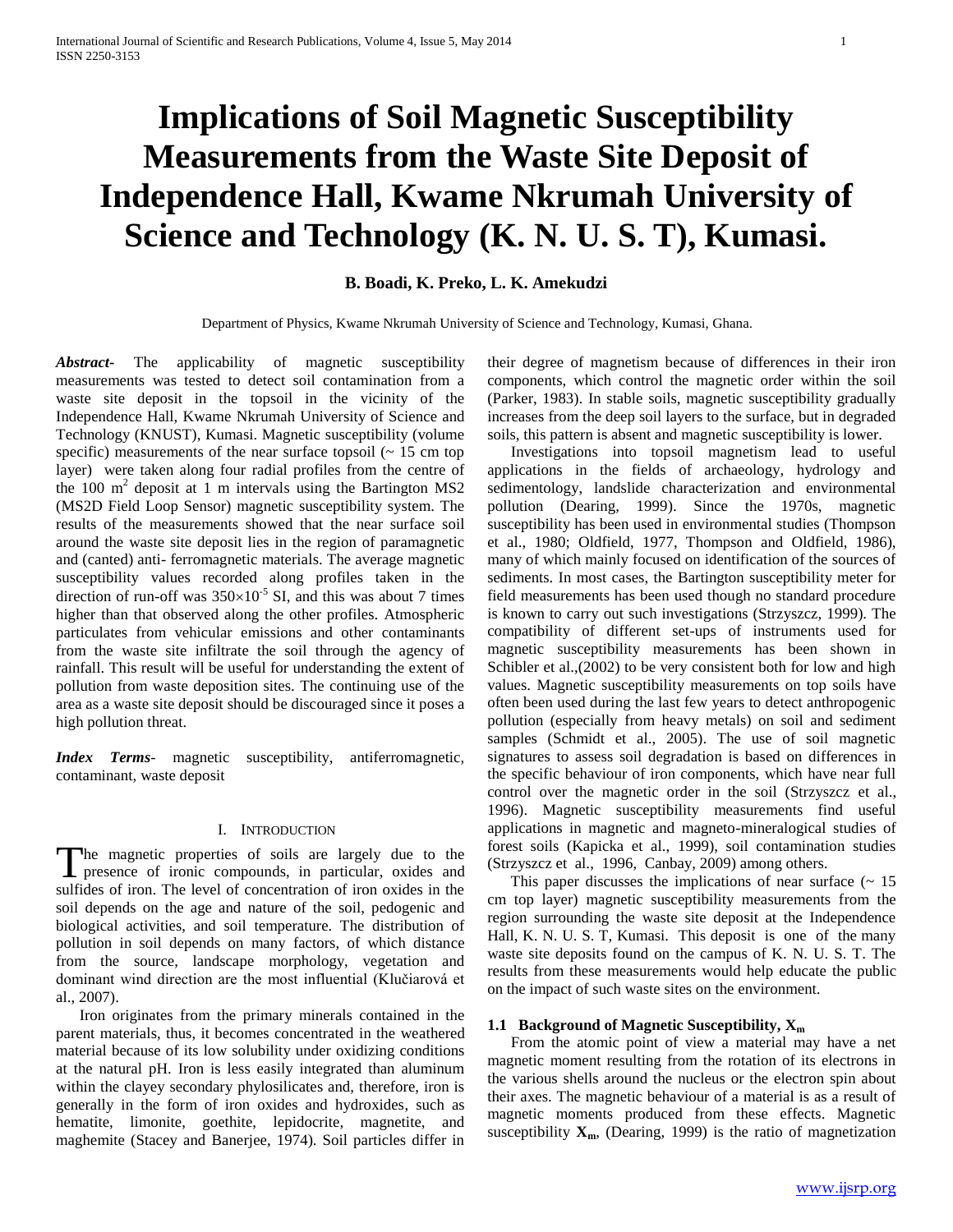M [Am-1] to\_the magnetic field strength H [Am-1]. Positive values of  $\mathbf{X}_m$  imply that the induced magnetic field is in the same direction as H. The direction of the induced field is opposite to H when  $X_m$  is negative. In magnetic prospecting  $X_m$  is the fundamental property whose spatial distribution is determined. Based on the material magnetic susceptibility, materials are classified as paramagnetic (with unpaired electrons in incomplete electron shells slightly positive **Xm**), diamagnetic (where all electron shells are filled with no net magnetic moment, slightly negative **Xm**, common to all material), ferromagnetic (containing unpaired electrons in incomplete electron shells, magnetic moment of each atom is coupled in parallel arrangement with surrounding domain, electron orbits overlap, strongly positive **Xm**), and anti- ferromagnetic (moments of neighbouring sublattices align opposite to each other and cancel out, no net magnetization, moderately positive **Xm**) and ferrimagnetic (sublattices exhibit ferromagnetism but coupled antiferromagnetically between each other, strongly positive **Xm**) (Dearing, 1999).

## II. MATERIALS AND METHODS

#### **2.1 Project site**

 Data was taken from the waste site deposit of the Independence Hall of the Kwame Nkrumah University of Science and Technology, Kumasi (Figures 2.1 and 2.2). Unity Hall is to the east of the waste site deposit. To the west and south of the deposit are the Independence Hall and the Round-About respectively. The road from the Round-About is about 26 m away from the study area and it is located east of the deposit. The site dips gently towards the south-west. Soil in the area is of the

loamy clay type in the north and south but sandy in the east and south. Due to the passage of students and workers along the east and south of the site, during their daily activities, the surface is quite hard and smooth. Some trees are found in the north- east direction and grasses of some few centimeters high above the topsoil are found in the north. The south-east is quite disturbed by protruding roots of trees within the area. The west and southwest are free of vegetation but contain many small channels of run-off water. The waste site deposit which covers an area extent of  $100 \text{ m}^2$  has been in existence for the past 20 decades, hence there was the need to investigate its impact on the environment.

### **2.2 Data acquisition**

 Insitu surface volume magnetic susceptibility measurements were performed using the MS-2D Bartington loop sensor with a diameter of 185 mm at the various stations. The system is developed for detecting very low quantities of magnetic Feoxides in compact (rocks) or loose substrates (mineral soil, humus layer). The susceptibility meter has a sensitivity of 0.1 to  $1 \times 10^{-5}$  SI units and can be used in a single readout mode. Soil samples were taken from various points around the waste site deposit. Four profiles lines a, b, c and d (30 m north, 30 m east, 24 m south and 24 m west) were constructed radially from the four sides of the waste deposit (Figure 2.3) and magnetic susceptibility measurements taken at 1 m intervals along these profiles. In order to reduce errors, observations at each station were taken four times and the average found.



**Figure 2.1: The waste site deposit: A. Four-walled concrete waste collector. B: Waste water sprout**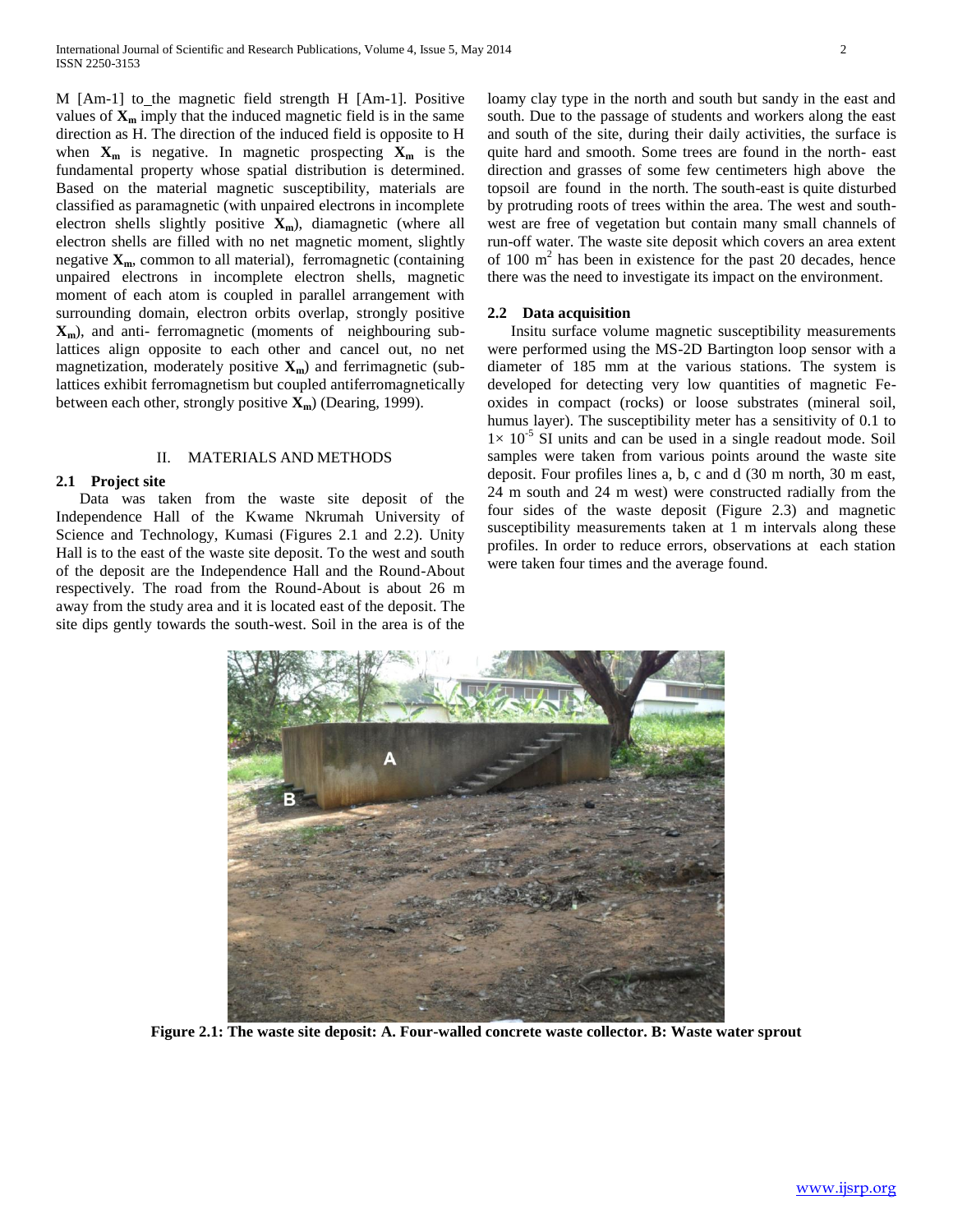

**Figure 2.2 Schematic diagram of the waste site deposit and its location.**



**Figure 2.3 Profile layout: Large black circle is waste site deposit; Hollow circles indicate 1 m interval stations; a, b, c and d indicate profile lines.**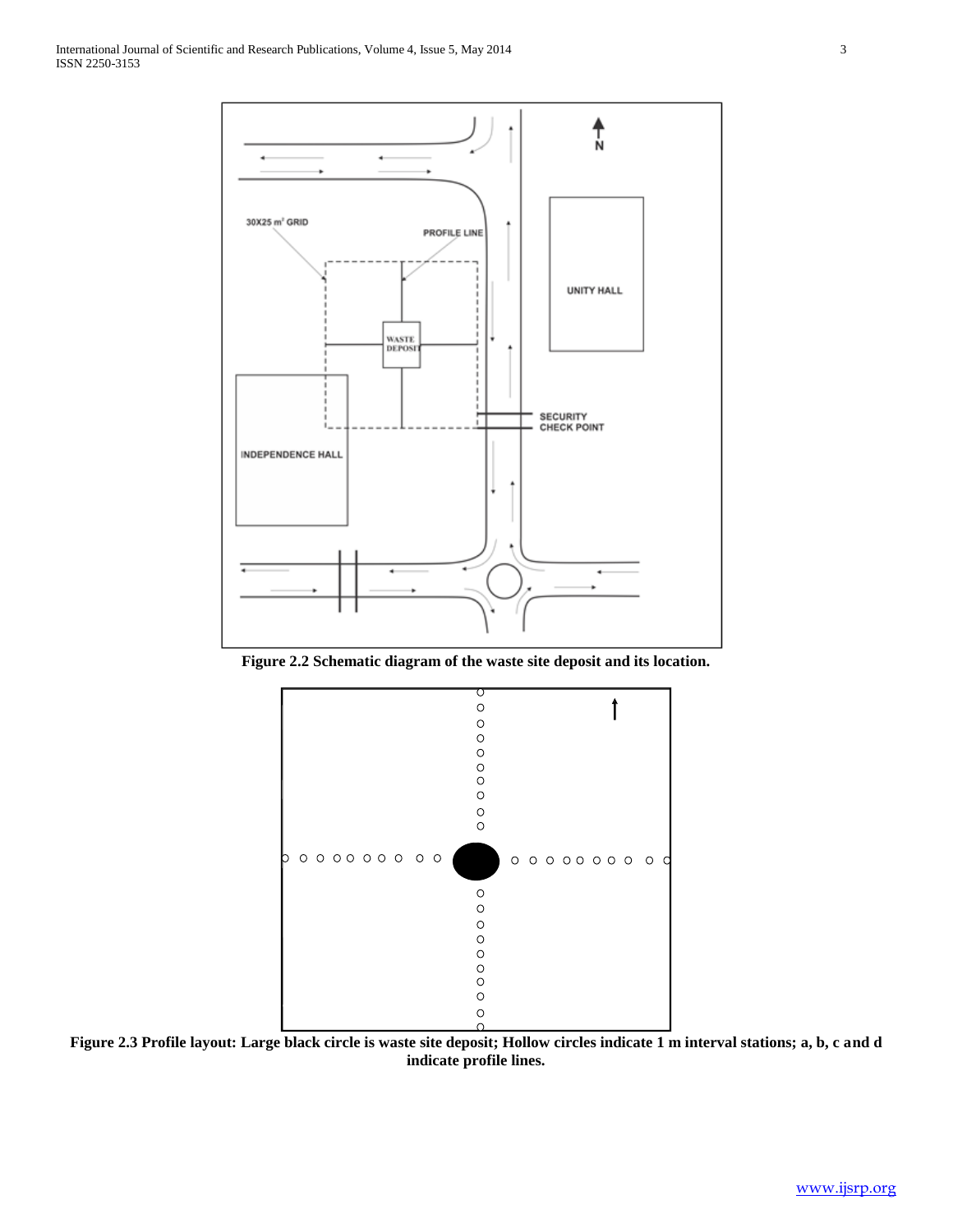## III. RESULTS AND DISCUSSIONS

## **3.1 Results of Magnetic Susceptibility Measurements**

 Magnetic susceptibility is a characteristic parameter of a mineral. Its measurement gives information on Fe-bearing minerals especially magnetite  $(Fe_3O_4)$  which is about the main ferromagnetic mineral. It is often combined with other analysis techniques to determine elemental soil composition. The magnetic susceptibility measurements carried out purposely to get an insight into the general distribution of the magnetic susceptibility over the study area led to the following results (Figures 3.1 and 3.2).

 Figures 3.1 and 3.2 indicate that at a distance of about 25 m from the waste site deposit, the west profile recorded the highest average susceptibility with concentration of Fe bearing minerals within the range of 100 to 350  $\times 10^{-5}$  SI (about 1.0 to 3.5 $\times 10^{-6}$ 

 $m<sup>3</sup>/kg$ ) followed by the north and east profiles which recorded magnetic susceptibility values within the range 20 to  $210 \times 10^{-5}$ SI (about 0.5 to  $2.1 \times 10^{-6}$  m<sup>3</sup>/kg) and 50 to  $200 \times 10^{-5}$  SI (about 0.5 to 2.0  $\times$ 10<sup>-6</sup> m<sup>3</sup>/kg) respectively. The lowest susceptibility of 50 to  $150 \times 10^{-5}$  SI (about 0.5 to  $150 \times 10^{-6}$  m<sup>3</sup>/kg) was recorded on the south profile.

 The susceptibilities of the north profile (Figure 3.1 A) tend to decrease with increasing distance from the site for the first 15 m. The highest susceptibility measured on this profile  $(210\times10^{-5} \text{ SI})$ was taken very close (1 m) from the site at a station which contained no vegetation cover. Vegetation where present helped preserve moisture content in the soil and the absorption of some of the Fe ion bearing minerals in solution by the roots may be a contributing factor to the decreasing susceptibilities along this profile.



**Figure 3.1 A – north profile, B – east profile, C – south profile, D – west profile**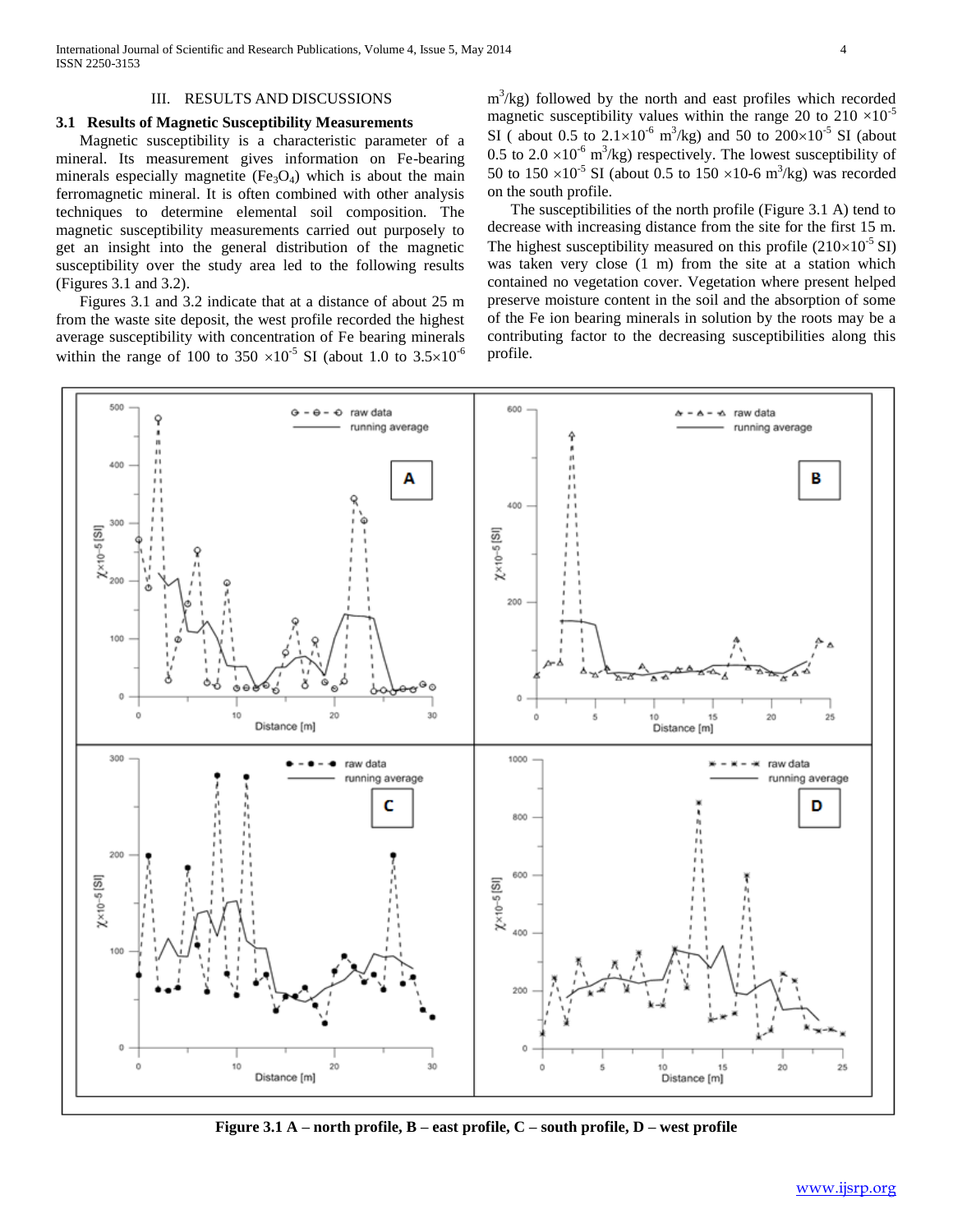The lowest average susceptibility of the south profile (Figure 3.1 C) is an indication of the presence of paramagnetic material (such as epidote, pyrite, illite, biotite, chalcopyrite and dolomite) with low Fe ion concentration. This region may also be considered to be dominated by paramagnetic materials such as dolomite over the anti-ferromagnetic materials (hematite) because measured average susceptibility is slightly positive. The strong wavy nature of magnetic susceptibility-distance plots of this region and that of the north side may be caused by uneven distribution of broken rocks or materials by roots of trees and weeds. A distance between 17 to 30 m has no weeds and protruding roots but contain only loose sand. This is shown by the gentle 'rise' of the magnetic susceptibility-distance plot.



**Figure 3.2 Trend of magnetic susceptibility running means.**

 The east profile (Figure 3.1 B) which in general has no vegetation cover but has loose sandy particles, showed a sharp decrease in suscpetibil1ty from  $160\times10^{-5}$  to  $50\times10^{-5}$  SI, that is 5 m away from waste deposit. However, from the 5 m position (Figure 3.1 B) until the end of the 30 m long profile, the variation in susceptibilities is within a small range between  $50\times10-5$  and  $90\times10^{-5}$  SI. In this region, the paramagnetic and antiferromagnetic materials likely to be found are those with very small difference in susceptibilities when compared. Therefore the source of these magnetic materials as well as concentration of Fe ions appears to be homogeneously distributed. Even though the road is closer to this profile, it does not give high susceptibility anomalies. The soil in this area is loose and lacks the ability to bind the metallic particulates from vehicular emission together. Thus, these are most likely carried away by the wind.

 The south and east profiles (Figure 3.1 C and B) indicated an overall decrease in the magnetic susceptibility with increasing distance. These two areas have no grass cover and soil particles are quite loose compared to the north and west. The west profile (Figure 3.1 D) recorded the highest average magnetic susceptibility. The magnetic susceptibility plot of the profile (Figure 3.1 D) shows an unevenly increasing susceptibility with distance 15 m ( $350\times10^{-5}$  SI) from the waste deposit. The lowest susceptibility recorded here was  $100\times10^{-5}$  SI. The measured susceptibilities compared to the susceptibilities of materials measured by Dearing (1999) suggest that the region is more of antiferromagnetic materials than paramagnetic materials. The reverse is noted for the last 15 m distance along this profile.

 The west profile (Figure 3.1 D) lies in the same direction of the slope of the site. The region has no grass and weeds but rather clayey-sand soil that can hold solvent containing both soluble and insoluble magnetic and non-magnetic materials as a result of run-off water from the waste. Thus, the accumulation of solvents of contaminants of Fe ions is highly possible during infiltration within this region. A decreasing susceptibility is a clear indication of decreasing trend in iron forming compounds. High amount of Fe ions in soil is an indication for soil contamination. Though the area consists of paramagnetic and anti-ferromagnetic minerals, the strength of the Fe ions were decreasing with increasing distance.

### **3.2 Discussions**

 In the natural environment, magnetizability provides information on the type of minerals found in soils, rocks, dusts and sediments, particularly Fe-bearing minerals. Soil magnetic susceptibility measurements provide information similar to that produced by other mineralogical techniques like X-ray diffraction on heavy mineral analysis (Dearing, 1999). Magnetic properties of different types of soil display different aspects of soil mineralogy. The minerals that are present in soil are either natural (through lithogenesis, pedogenesis) or of anthropogenic origin (waste deposits, vehicular emissions). The magnetic mineral content of the soil can be expressed in very broad terms by its magnetic susceptibility (Thompson and Oldfield, 1986).

 Comparing measured magnetic susceptibility values to that of some materials considered by Dearing (1999), it can be inferred that, the lateral variation of susceptibility within this region is indicative of antiferromagnetic and paramagnetic materials. This is because the magnetic susceptibilities measured are positive (antiferromagnetic) and slightly positive (paramagnetic) as compared to strongly positive values which characterize both ferromagnetic and ferrimagnetic materials.

 In general, it can be deduced that magnetic susceptibility and Fe-bearing mineral concentrations are both high (resulting from mostly the antiferromagnetic materials), in the south-east region and the source is most likely to be anthropogenic. Conversely, when magnetic susceptibilities are high but Fe concentrations are low, the source is most likely a natural one, indicating the presence of geogenical anomalies. The transportation of Febearing minerals away from the source in several ways and the atmospheric, geological, anthropogenic effects might have resulted in the high susceptibilities of the south-western region of the deposit. The nature of the investigated site, indicates that it slopes towards the south-west. This facilitates the transport, accumulation or deposition of Fe-bearing minerals and this preferred transport direction is aided by the presence of cracks and fractures in the soil and agency of rainfall. Consequently, there is a higher concentration of Fe bearing minerals resulting in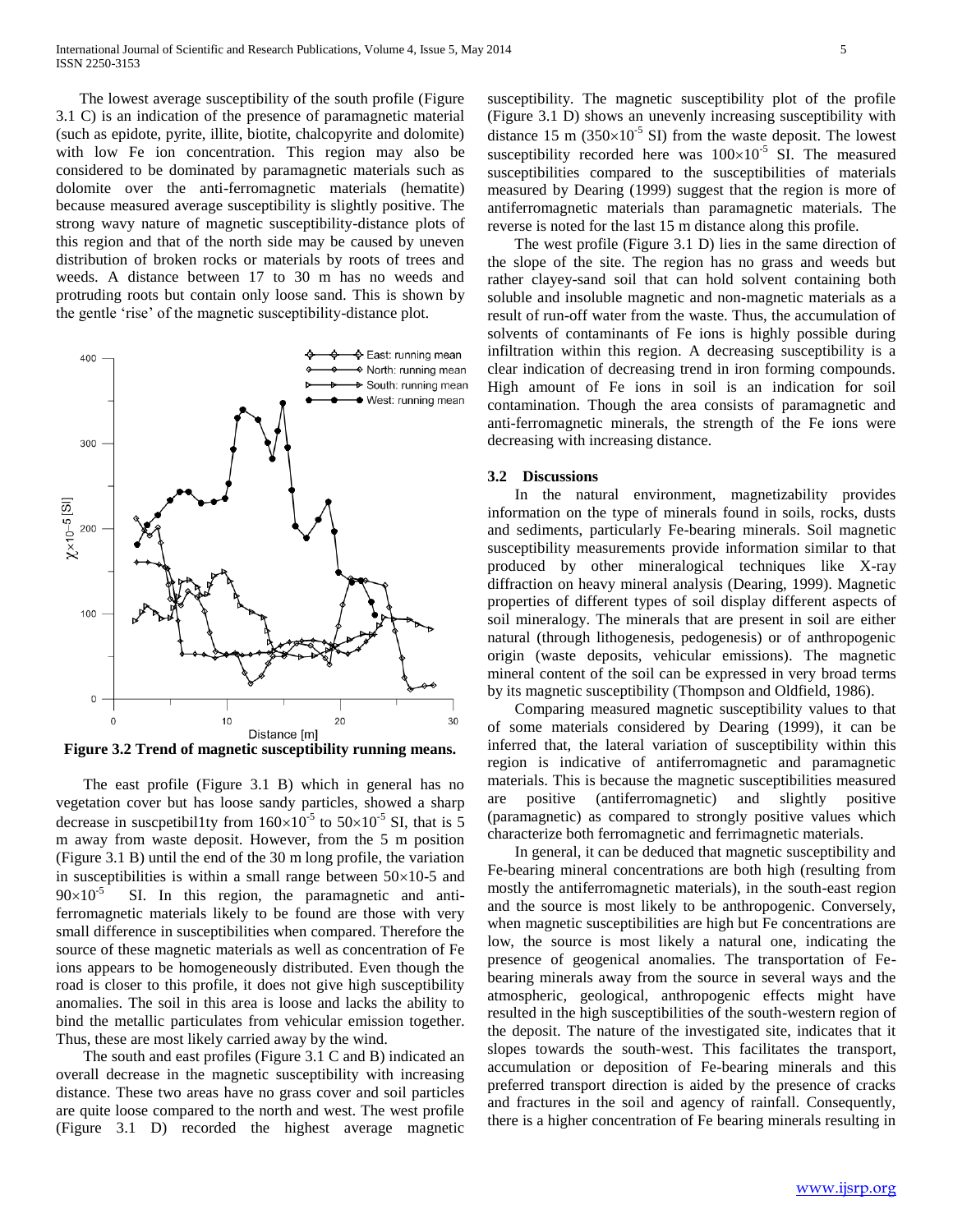higher magnetic susceptibility measurements in the southwestern part of the deposit as compared to the north-eastern part.

 Protrusions of plant roots within the anomalous zones affect the magnetic susceptibility distributions. The magnetic susceptibility of the soil was found to be relatively lower in the vegetated than the non-vegetated part of the deposit. It is likely that the plants play a major role in reducing the magnetic susceptibility of the area. The enrichment of soil with other metals such as Pb and Zn may be caused by the emissions from the vehicles as well as the long distance transportation from remote sources of emissions. The transport of these emissions by wind and run-off which has its course channeled in the South-West direction is a major cause of the distribution of the magnetic susceptibility in the area. The anthropogenic emission sources in the study area are that of atmospheric particulates from vehicular emissions, domestic and industrial waste disposal.

 The results of this study also reveal the extent to which vegetation and soil moisture affect the magnetic susceptibility of the soil in the study area. The grass cover and the trees have helped preserve the moisture content and organic matter of the soil in the north and these tend to decrease the susceptibility of the soil since they are diamagnetic in nature. The soil of the south-western part of the site with no vegetation cover has more Fe ion bearing minerals. The relatively low magnetic susceptibility values in the north and south may be due to the uneven distribution of the roots of trees beneath the top soil absorbing some of the Fe ion bearing minerals and other minerals in solution.

 The continuous usage of the area as a waste site deposit should be discouraged since it poses a great pollution threat. The results indicate that the susceptibility of the area will continue to increase with time due to the transport and infiltration of contaminants from the waste deposit through the agency of precipitation. The sighting of a borehole in the area will not be appropriate because there is the tendency of seepage into the water table with time. If the diversion of the road close to the study area would be a problem, then it is recommended that the waste site be relocated. Vegetation has contributed to the reduction of the magnetic susceptibility in the study area. Thus, the Independence Hall administration should encourage the growing of grass and trees especially in the regions with high susceptibility anomalies. This will help lower the concentration of these contaminants in the surface soil and enhance a cleaner environment.

#### IV. CONCLUSIONS

 Magnetic methods offer a wide range of tools to study the various environmental components both in their natural and polluted states (Evans and Heller, 2003). From these tools, magnetic susceptibility was applied in an area known for dumping waste on the campus of K. N. U. S. T. When it rains, the slope of the area determines the flow rate of run-off. Thus, contaminants from waste site deposit tend to flow towards the south-west leading to an increase in the magnetic susceptibility values.

 The area around the waste site deposit lies in the region of paramagnetic and (canted) antiferromagnetic materials due to the weakly positive magnetic susceptibility measured. A further chemical and grain size analysis would reveal the presence of some possible paramagnetic and antiferromagnetic minerals and iron-forming compounds such as Biotite  $(0.05{\text -}0.95 \times 10^{6} \text{ m}^3/\text{kg})$ , Pyroxene (0.04-0.94  $\times 10^{-6}$  m<sup>3</sup>/kg), Chamosite (0.9 $\times 10^{-6}$  m<sup>3</sup>/kg), Nontronite (0.863  $\times 10^{-6}$  m<sup>3</sup>/kg), Amphibole (0.16-0.69  $\times 10^{-6}$  $\text{m}^3/\text{kg}$ ), Epidote (0.25-0.31 ×10<sup>-6</sup> m<sup>3</sup>/kg).

 The west profile (Figure 3.1 D) recorded the highest averaged magnetic susceptibility, followed by the north profile (Figure 3.1 A), then the east profile (Figure 3.1 B) with the south profile (Figure 3.1 C) recoding the lowest averaged magnetic susceptibility. The anthropogenic emission sources in the study area are the atmospheric particulates from vehicular emissions, domestic and industrial waste disposal. The presence of the deposit gives rise to soils with high magnetic constituents. Such soils catalyze weathering and aid eventual infiltration of waterbearing contaminants into the subsurface. Further magnetic susceptibility survey and geochemical analyses are recommended to be carried out in the region to investigate the susceptibility of soils and channels created by run-off water. In future it will be interesting to determinate the elemental compositions using either the X-ray Fluorescence Analysis or the Atomic Absorption Spectrometer.

#### ACKNOWLEDGEMENT

 This research was partly supported by the Department of Physics (Geophysics Section). We are grateful to our field team led by Mr. John Somia.

#### **REFERENCES**

- [1] Canbay M (2009). Heavy Metal Contamination of Soils with magnetic susceptibility method in Kocaeli (Turkey) and Comparison of in Situ Field Measurements of Soil Magnetic Susceptibility with Laboratory Data (Poster Presentation). International Earthquake Symposium Kocaeli,Turkey.
- [2] Dearing, J. (1999). Environmental magnetic susceptibility using the Bartington MS2 System. Kenilworth: Chi Publishing.
- [3] Evans, E. M., and Heller, F. (2003). Environmental magnetism: Principles and applications of enviromagnetism. Amsterdam: Academic.
- [4] Kapicka, A., Petrovsky, E., Ustjak, S. and Machácková K.: 1999, 'Proxy mapping of fly-ash pollution of soils around a coal burning power plant: a case study in the Czech Republic', J. Geochem. Explor. 66, 291–297.
- [5] Klučiarová, D, Márton, P, Pichler, V., Márton, E., and Túnyi., I (2007). Pollution Detection by Magnetic Susceptibility Measurements Aided by the Stemflow Effect, Water Air Soil Pollution (2008) 189:213–223
- [6] Oldfield, F.: 1977, 'Lakes and their drainage basins as units of sedimentbased ecological study', Progress in Physical Geography 1, 460–504.
- [7] Parker, G. G. (1983). Throughfall, stemflow in forest nutrition. Advances in Ecological Research, 13, 57–133.
- [8] Schibler, L., Boyko, T., Ferdyn, M., Gajda, B., Höll, S., Jordanova, N., et al. (2002). Topsoil magnetic susceptibility mapping: Data reproducibility and compatibility, measurement strategy. Studia Geophysica et Geodaetica, 46, 43–57.
- [9] Schmidt, A., Yarnold, R., Hill, M., & Ashmore, M. (2005). Magnetic susceptibility as proxy for heavy metal pollution: A site study. Journal of Geochemical Exploration, 85, 109–117.
- [10] Stacey, F.D., and S.K. Banerjee (1974), The Physical Principles of Rock Magnetism, Elsevier, New York, 195 pp.
- [11] Strzyszcz, Z. (1999). Heavy metal contamination in mountain soils of Poland as a result of anthropogenic pressure. Biology Bulletin, 26(6), 722– 735.